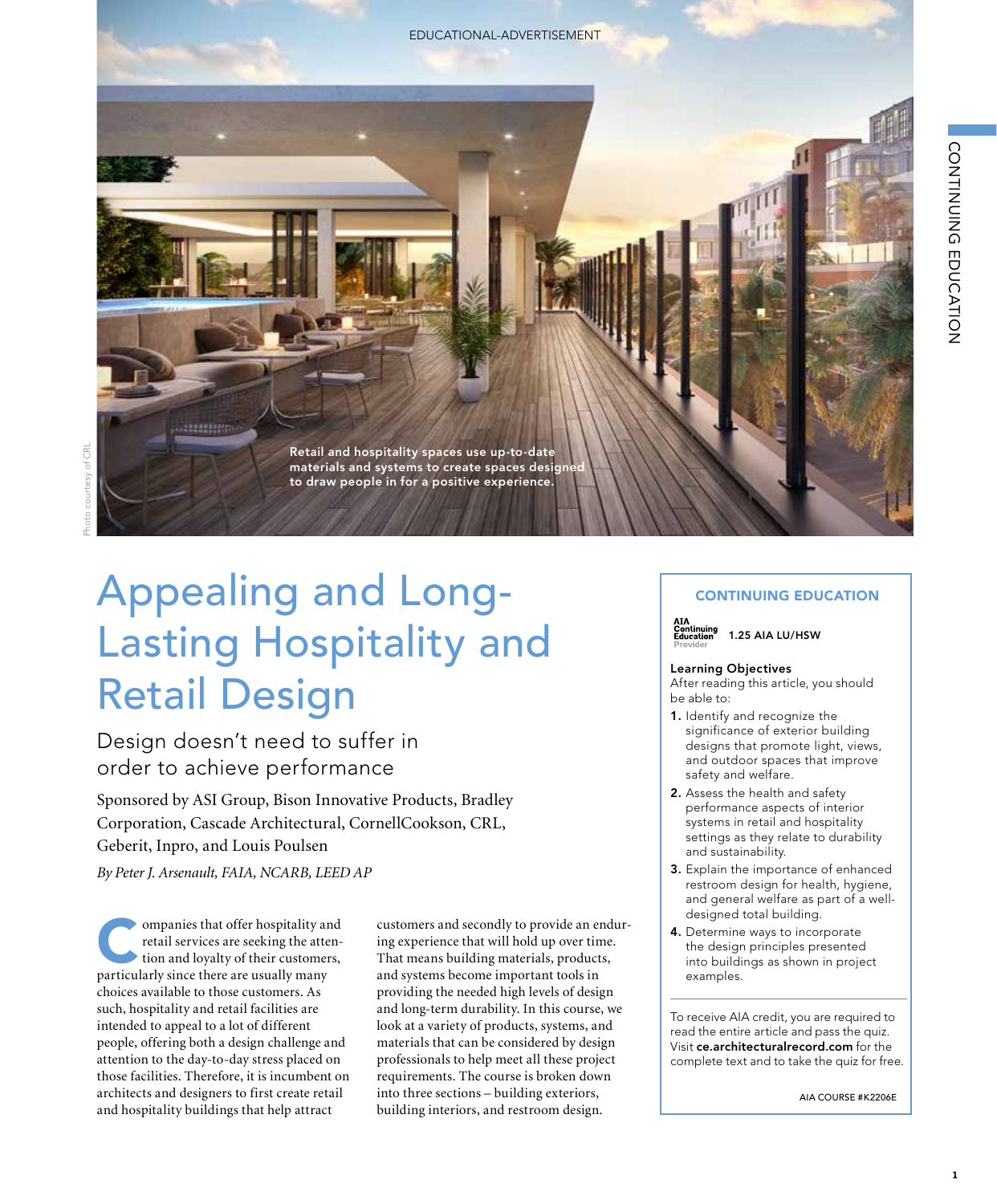Photo courtesy of Here and Now Agency

# 1. BUILDING EXTERIORS GLAZING FOR CONNECTIVITY

Design professionals and business owners have long recognized that glass and glazing designs can have a profound impact on the customer experience in hospitality and retail environments. Transparency, daylighting, and open floorplans have become key factors in attracting customers, improving their interactions, and increasing their loyalty. These factors have also been shown to strengthen occupant morale and doing so often leads to repeat visits.

Recognizing these capabilities, designers have used contemporary glazing systems to raise the appeal of many different types of hospitality and retail establishments. With a wide array of glazing systems at their disposal, architects can design unique and engaging hospitality and retail environments that enhance aesthetics and offer long-term durability. Some examples are summarized as follows:

Photo courtesy of CRL



The well-designed use of glazing in retail and hospitality buildings can create uninterrupted indoor/outdoor connections or maintain views that provide windscreen and railing protection.

**• Restaurants** When it comes to fine dining establishments, an effective way to attract customers and create positive experiences is by designing open spaces, including seamless transitions from indoors to outdoors. This produces engaging, social environments with visual stimulation and bustling energy. One way

Photo courtesy of Here and Now Agency



Project: Pendry Hotel & Residences Location: West Hollywood, California Architect: EYRC Architects

The Project: The new 300,000-square-foot Pendry Hotel & Residences in West Hollywood encompasses a full city block on the famed Sunset Strip. It comprises 149 luxurious guest rooms and 40 expansive private residences.

The Glazing Design: EYRC Architects sought to maximize the sweeping views of Los Angeles in all upper-level exterior spaces. To accomplish this, they specified over 3,000 linear feet of glass railings. The system was installed around all balconies and rooftop lounge areas. Using minimal hardware, the glass railing system produces uninterrupted glass spans that let the view take center stage. It was specified with cap rails and laminated glass to further ensure safety and structural performance. Overall, the glass railing systems help to heighten the occupant experience, both visually and functionally. of doing this is by specifying expansive movable walls. These typically take the form of large-scale sliding and bi-folding doors, which can be easily opened at any time of the day. Newer systems feature minimal frames so there's less visual obstruction thus enhancing the indoor/ outdoor connection. When closed, door hinges can be completely concealed to deliver an elegant and streamlined look. Available technology allows larger format doors to be used in heights of up to 13 feet.

- **• Stores** In retail spaces, first impressions are everything. That's why designing striking entrance systems that quickly catch the eye is key. This sets an enticing tone for what's to come in the retail shopping experience. Monolithic style glass doors are the way to go here. The taller the doors, the grander the entrance, which is why frameless glass doors that are 12 feet tall are becoming more common. New technologies and fabrication methods allow smooth operation of these heavy glass doors, while new tubular panic devices have been developed that can accommodate these heights.
- **• Hotels** Modern hotels often feature balconies and rooftop pools that prioritize views. Glass railing and windscreen systems are ideal in these situations because they give occupants uninterrupted views of often captivating surroundings, thus enhancing their experience. At the same time, they're designed to satisfy code requirements for safety and load performance. Such products combine sophisticated design and definitive safety to deliver a functional and high-performance guardrail that enhances views with minimal visual interruptions. Glass panels can be adjusted to produce precise sightlines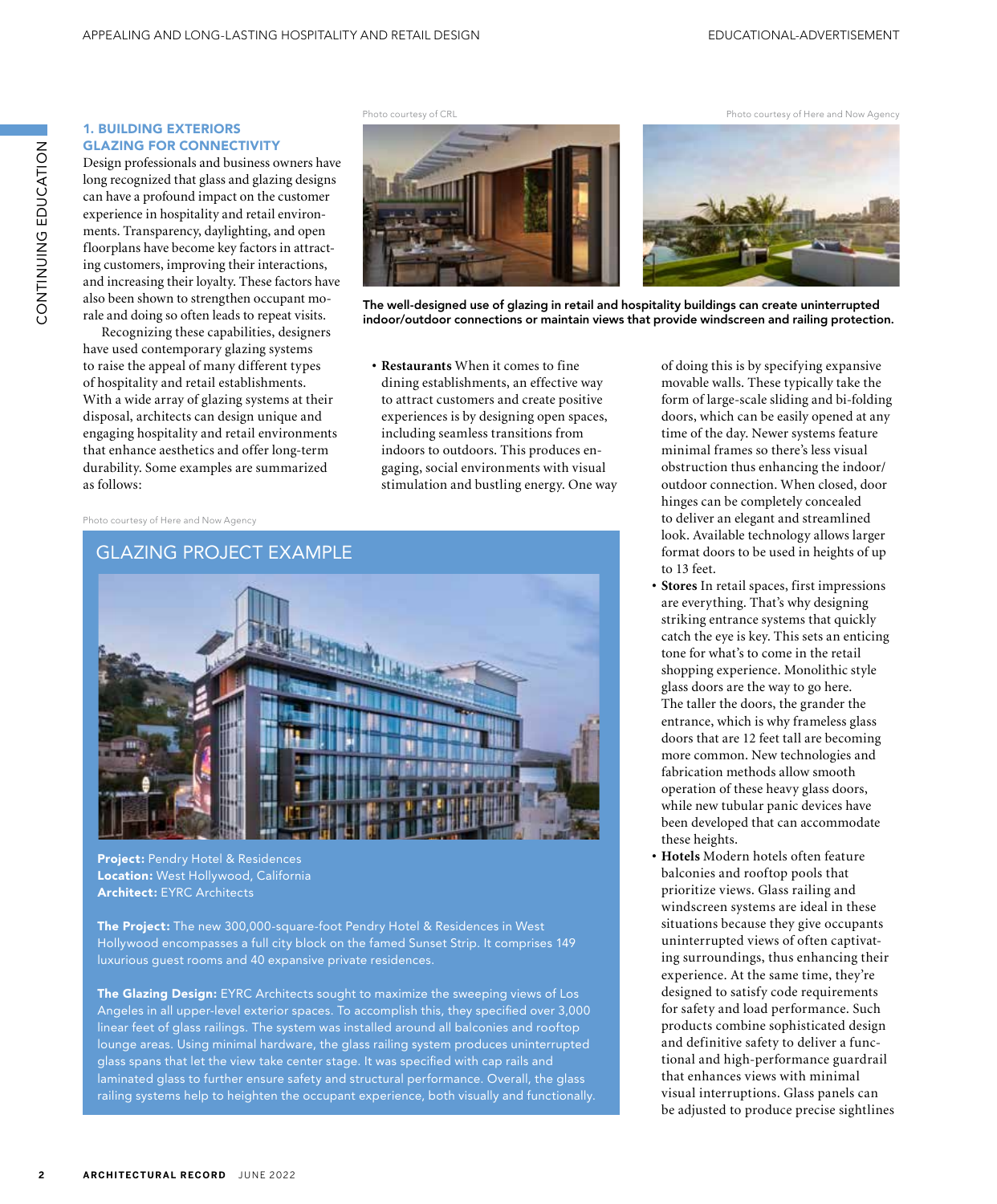with a complete selection of handrails and cap rails available. Similarly, glazed windscreen systems are designed to enhance outdoor experiences by combining sought after performance and aesthetic features. Slim front trim and post depths deliver optimized structural performance while producing virtually unobstructed views. No horizontal extrusions are required for support, resulting in striking post-to-post glass spans of up to 5 feet that are capable of handling up to 80 PSF of wind loads. Systems can be specified using 6-, 7-, or 8-foot standard post heights glazed with 9/16" laminated tempered glass.

Recognizing the different glazing options for any of these retail and hospitality settings allows designers to create inviting, durable, and business-enhancing spaces.

#### CREATING OUTDOOR SPACES

Accessing outdoor spaces is desirable in retail and hospitality settings because it is appealing to guests, potentially profitable, and sustainable. Outdoor spaces allow owners to bring more guests to their venue, whether for events or day-to-day activities, meaning more potential business. The key is to have a usable, durable, deck or outdoor floor surface that can be fit into the available space, look good, and provide a safe and secure surface.

The answer to these design challenges is often found in modular deck systems that are supported by adjustable pedestals. Such systems give architects the design flexibility to create unique and beautiful outdoor spaces, either on a rooftop, on the ground, or in unclaimed space to create a "Pop-up Park." Adjustable deck systems that incorporate three types of components are commonly available.

**• Deck Supports** High-density polypropylene plastic that is 100 percent recyclable is a common material to make the adjustable deck supports from. This makes them impervious to water, mold, and freeze-thaw cycles. Their adjustability offers tremendous design flexibility compared to traditional deck building materials and methods and provides one of the most labor- and cost-efficient methods of creating a flat, level deck over a sloped surface. As a gravity system, the supports do not penetrate but rather protect roofing and waterproofing





Creative, appealing, outdoor spaces can be created on rooftops or as "Pop-up Parks" using adjustable height pedestals and modular deck products.

membranes, thus causing no damage or harm to the surface below. Adjustable pedestal systems can support decks over occupied space, allowing space for electrical systems, duct work, and irrigation. Pedestal systems are available in a range of heights and weight bearing capacities to suit a variety of applications.

**• Deck Surfaces** Deck supports are designed to elevate a variety of surfaces, including granite or concrete pavers, wood tiles, composite materials, or fiberglass grating. Any modular deck

surface material can be removed for routine maintenance, for repairs to the roof, or to gain access to other systems. Wood tiles are particularly popular for their light weight, ease of workability, and attractive appearance. Wood tiles can be laid in a parquet or linear pattern, or mixed with pavers, river rock, stone, plank decking, or other options to create unique aesthetics. If maintaining the wood color is desired, wood tiles can be periodically cleaned and sealed. Left to weather naturally, the wood tiles will

Photos courtesy of Bison Innovative Products

# OUTDOOR SPACE PROJECT EXAMPLE





Project: Loews Chicago Downtown Hotel Location: Chicago, Illinois Architect: Solomon Cordwell Buenz Developer: DRW Holdings

The Project: Located in the heart of Chicago, the luxurious Loews Chicago Downtown Hotel is situated steps from Navy Pier, offers guests spectacular city skyline and lake views, and is ideally located near Magnificent Mile. The unbeatable downtown city location is the perfect option for business, leisure, and family travel.

The Outdoor Space: This distinctive and sophisticated hotel offers guests a rooftop lounge ideal for dining, relaxing, business meetings, and special events such as weddings. The expansive rooftop deck was constructed using adjustable height pedestals supporting concrete pavers. The rooftop is complete with a green roof and areas dedicated to lounging, relaxing, and dining.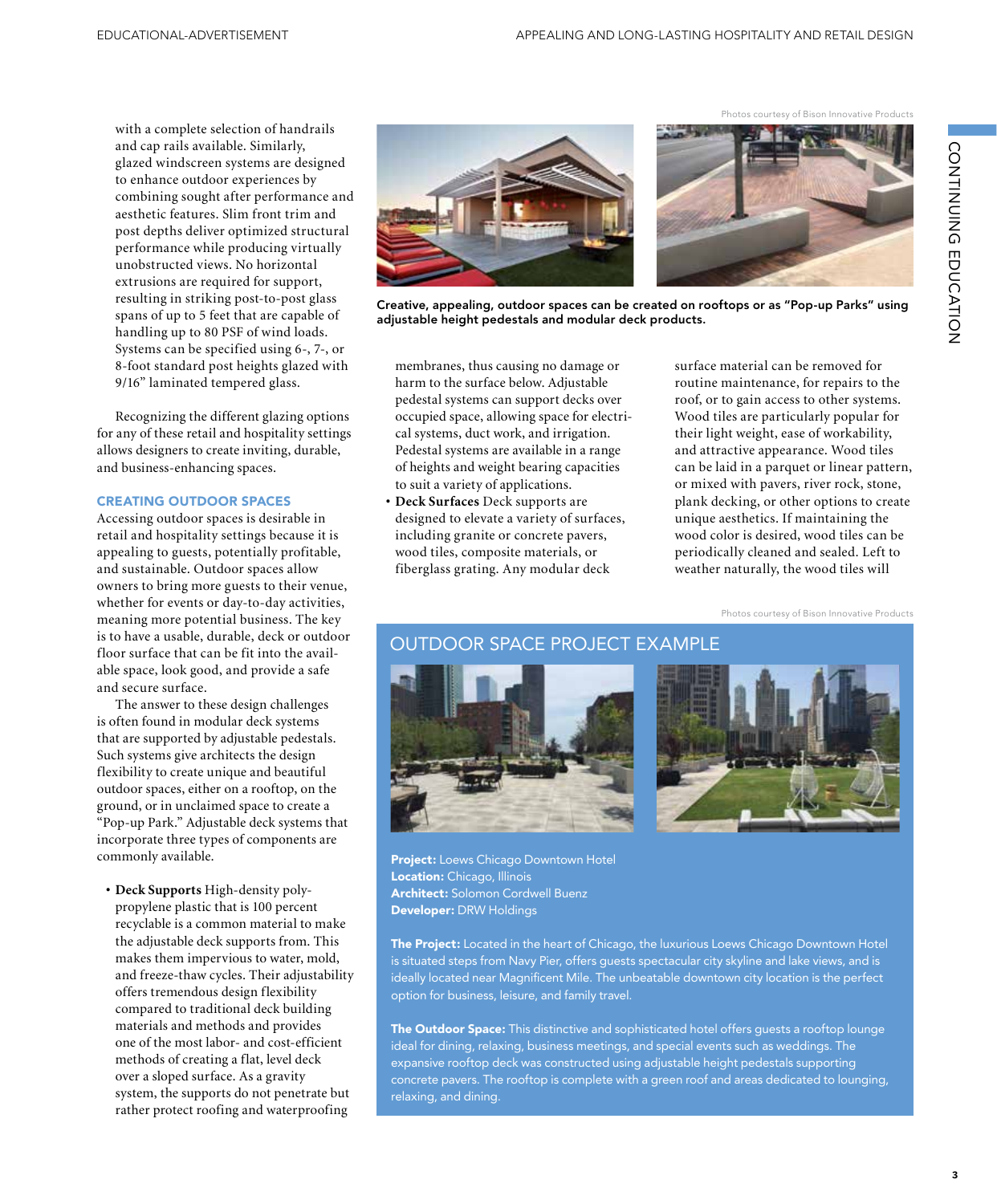Photo courtesy of Cascade Architectural



In hospitality and retail settings, coiled wire fabric is used as an interior visual design element, an energy-saving sunscreen on windows, or a security gate that does not obstruct visibility into the retail space.

Photo courtesy of Cascade Architectural

# COILED WIRE FABRIC IN PROJECTS





When selecting a coiled wire fabric system for a hospitality or retail project, there are a lot of different choices in the details of how it can be specified, as follows.

- Material Makeup The base metal wire can be steel, aluminum, brass, copper, or stainless steel. The choice of the wire material and its gauge impact the weight, functionality, and aesthetics of the final fabric. The base metal, wire gauge, weave pattern, and finish can be altered to suit the needed strength, rigidity, and appearance of the coiled wire fabric.
- Light Transparency Coiled wire fabric will allow light to pass through, but how much and how visually transparent it appears will be based directly on the specified make-up of a particular fabric. Those with thicker wires and tighter weaves will obviously allow less light than those with thinner wires and more open weaves.
- **Formability** Coiled wire fabric is free flowing and flexible, meaning it can be formed and shaped to create undulating or curved surfaces, flat taut surfaces, or a combination of any of these. That allows for a high degree of creativity in how spaces are defined and articulated, both for walls and ceilings.
- Color Coiled wire fabric is available in either a natural, uncoated state or with resilient powder-coating finishes for a sharp, long-lasting aesthetic. The color choices are broad, allowing it to be a successful part of virtually any design scheme. Further, the finishes can be specified to match any RAL color code or specified to comply with Declare labels from the International Living Future Institute to protect human health when used on interiors.
- Performance Traits It can be used for light diffusion or shading to enhance or control the ambient lighting of a space. It also serves very nicely as a surface to receive nighttime lighting. In appropriate strengths, it can provide partitioning for safety, fall protection, blast mitigation, and security.
- Cost Effectiveness Compared to the full construction of rigid partitions or other separation elements, coiled wire fabric is a very affordable option. It is also more economical than commercial woven wire mesh that is typically designed for other purposes.

Designers who recognize the innovative uses of this product and its green building traits can achieve successful outcomes in hospitality and retail settings.

develop a silvery-gray patina.

**• Site Furnishings** Manufacturers of pedestal deck systems also offer coordinated, modular elements that are designed to integrate with their deck systems while giving the architect complete design flexibility. Modular cubes for example, made from high-strength aluminum or ipê in an array of colors and finishes, can serve as planters or can include a top for seating and/or storage. Cubes commonly have drain holes and irrigation sleeves that make caring for plants or vegetables convenient and hassle free. Storage can be used for seasonal items like cushions or throw pillows. Similarly, aluminum rock trays that are lightweight and durable add dimension and texture to deck areas. Deck designs can even include recessed lighting to enhance the ambiance of the environment while improving visibility and safety during nighttime or other dark conditions.

Overall, pedestal deck systems create valuable, usable outdoor space for both owners and their clients, customers, and visitors. Rooftop decks are a way for hospitality or retail spaces to differentiate themselves from the competition.

#### 2. BUILDING INTERIORS SPACE SEPARATION AND CONNECTIONS

In hospitality and retail settings there may be a need to provide a degree of separation between different spaces without the use of a solid wall or partition. In fact, it may even be desirable to provide some controlled connectivity between spaces for visibility, airflow, sound, or other reasons. Several different products have been used to achieve this effect, particularly in interiors, but an emerging, innovative choice is the use of a coiled wire fabric. Such products are different from traditional metal mesh materials in that they are designed as architectural products for use in a variety of ways.

Coiled wire fabric is a durable, thin material that is lighter in weight than traditional wire mesh and offers more design flexibility. For interiors, architects and designers can use coiled wire fabric for curtains, ceiling treatments, wall coverings, security gates, and even as complete partitions, all adding elegance and purpose to the spaces where they are used. On hospitality and retail exteriors, it can be used for sun shading, security protection, resilience enhancements, or aesthetic facade treatments. It is available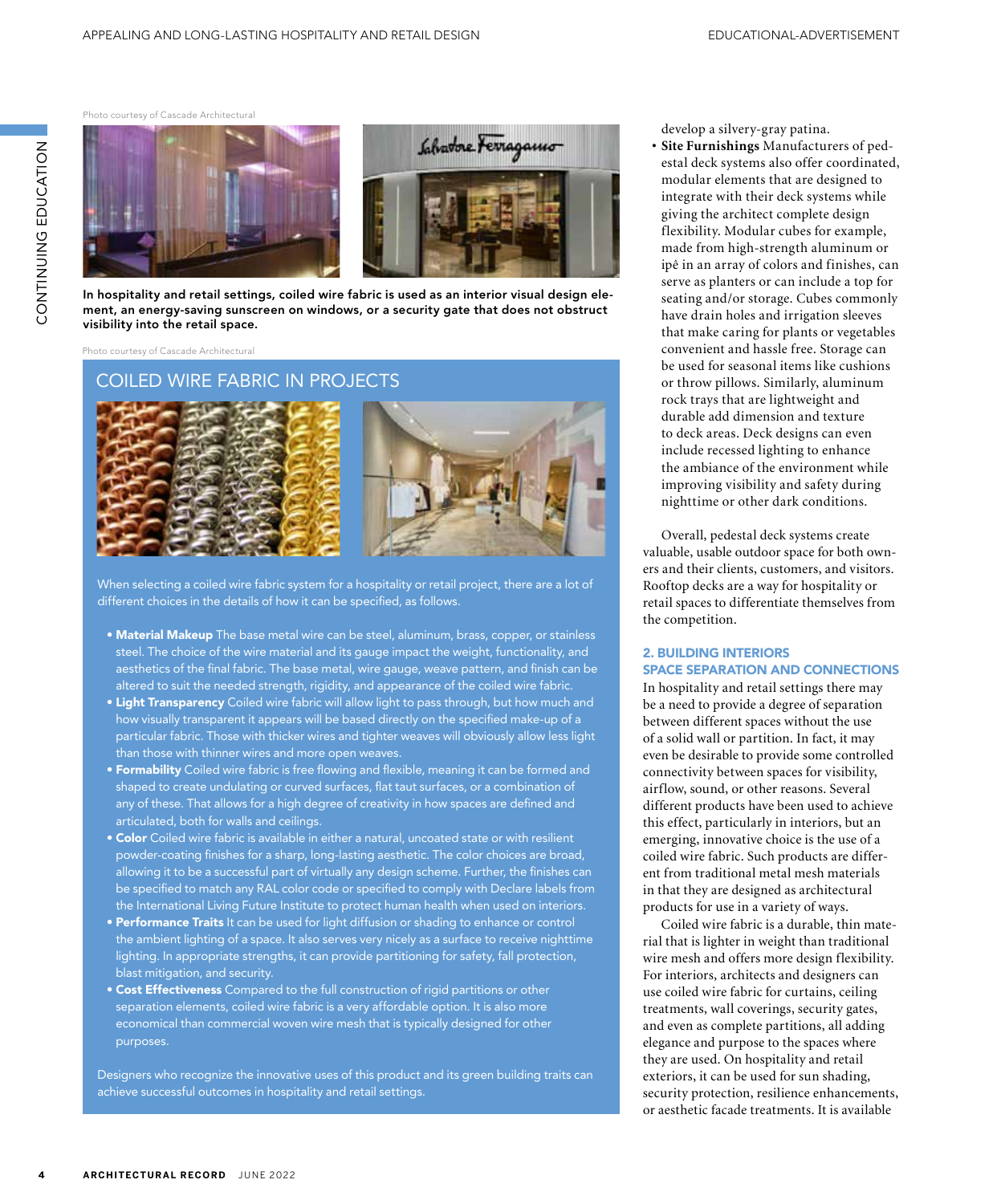Photo courtesy of CornellCookson

with a range of attachment systems allowing for different building conditions and finish treatments. The material can be left to hang (i.e., flowing freely) or it can be secured at both the top and bottom and pulled taut to create a semi-rigid condition. Because of its fabric nature, curved and undulating shapes are easily achieved providing interiors with more character and vitality than rectilinear shapes alone.

From a performance standpoint, coiled wire fabric can be used for light diffusion to further enhance the interior ambient lighting of a space. In appropriate strengths, it can provide partitioning for safety, fall protection, blast mitigation, and security. Further, if there is an interest in extending its use to the exterior, the material is durable enough to withstand those rigors as well.

Coiled wire fabric can contribute to green building design in several ways. It has been tested and shown to be an easy and attractive way to save on air conditioning costs by limiting the amount of sunlight that enters the building. Uniquely, the metal fabric does not block views to the outside like typical window curtains do. For retrofit applications where advanced high-performance glazing has not been installed, coiled wire fabric systems can be especially effective.

As a material made from metal, coiled wire fabric is a durable product with a long service life. It can contain recycled content and is 100 percent recyclable when it is removed from service. When used on building interiors, it is worth noting that no toxic chemicals are used in the material's manufacturing process. Some even carry Declare labels from the International Living Future Institute indicating the degree to which human health and the environment are protected by the products.

#### ROLL-UP SECURITY GRILLES

While retail and hospitality venues want to welcome in customers when they are open,

## SECURITY GRILLE PROJECT EXAMPLE





Project: Marriott Hotel Location: West Des Moines, Iowa

The Project: The Marriott in West Des Moines, Iowa, seeks to elevate visitors' travels with a seamless blend of high-tech and high-touch service. This includes elevating the visitor experience through renovations and building updates along with enhanced services such as complimentary shuttles and spacious guest rooms with pillowtop mattresses. Always looking to modernize and renew their spaces, the Marriott decided to renovate the main lobby, entrance areas, and common areas in 2018, including the very visible lobby bar.

The Security Grille: A custom wood 'cloud' drape (baffles) is situated over the bar and created the preferred aesthetic. The goal was to match that look with a polished, high-end look while providing the necessary security to make it a showpiece bar area. The selected roll-up grille complements the custom millwork above and behind the bar. It was coordinated closely with the carpentry to make sure the grille's guides synced up to the millwork and accounted for the grille's electrical components. The grille was also customized to fit the size of the cabinet fabricated by a custom carpentry shop. The metal mesh grille provided the Marriott with an extremely customizable option: the woven pattern offers superior strength while still allowing airflow and visibility.

they also have a need for security outside of scheduled hours. However, integrating a closure into a design to provide that security doesn't mean that aesthetics needs to take a back seat to function. Rather, there are plenty of options available that are quite effective at meeting stringent security needs while still allowing architects the freedom to create excellent designs or even introduce focal

points. Some available options include the following:

**• Security Grilles** This style of product can be used for full-height or counterheight openings and is particularly well suited for large openings, such as a mall storefront or even the exterior covering of a display window. They can also be used



#### Aesthetic, well-designed roll-up security grilles can be used in a variety of locations to protect interior spaces from each other or from unauthorized exterior entry.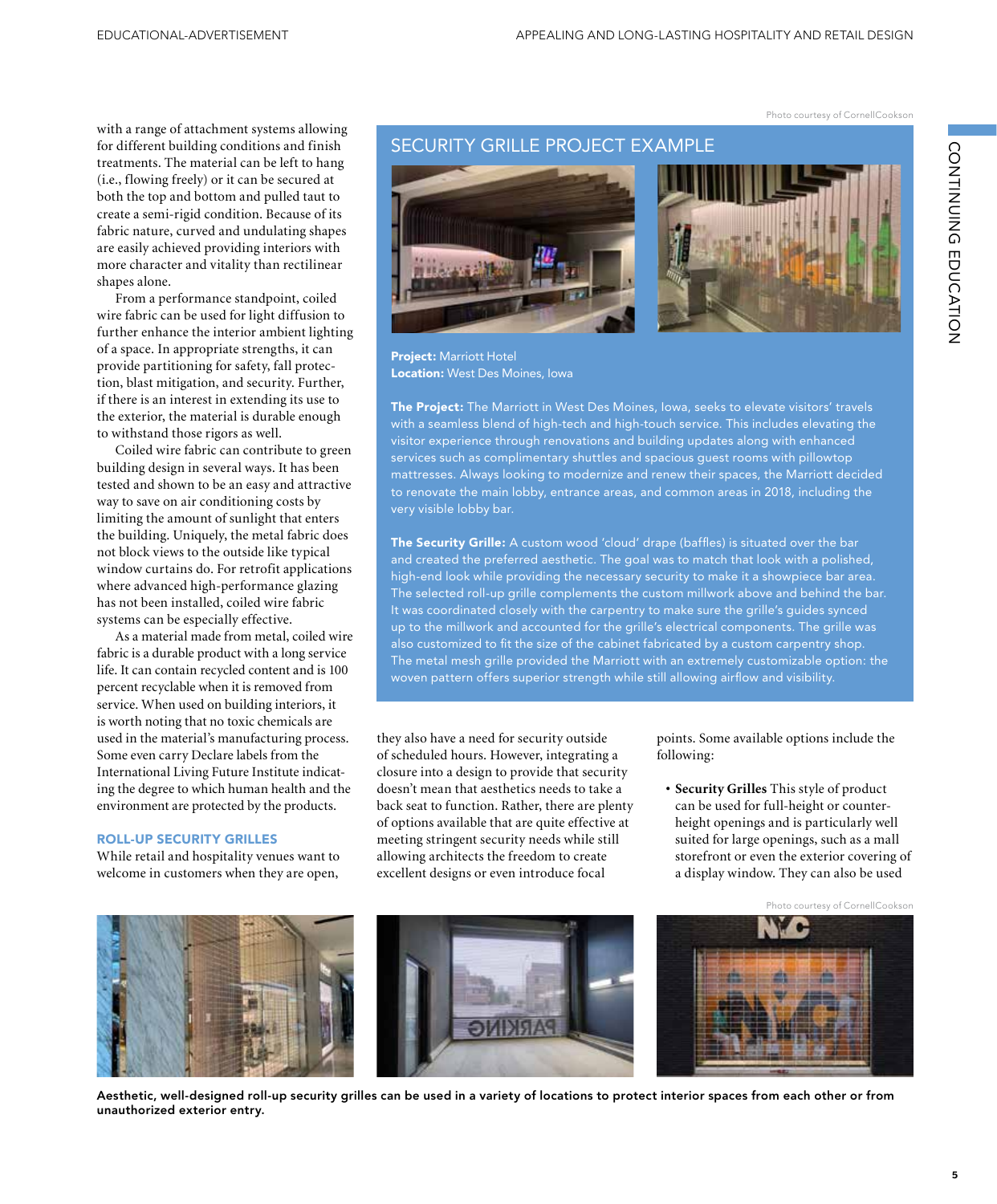Photo courtesy of Inpro



Printed wall protection can be incorporated into retail spaces buildings using large-scale graphics back printed on clear wall-protection sheets.

Photo courtesy of Inpro



An elevator renovation at the Best Western Hotel in Portage, Wisconsin, completes the interior design of the building and offers opportunities to make a positive first impression.

to secure a service or food counter from the counter height up to the top of the opening. Either way, the grille patterns provide superior strength while allowing airflow and visibility. Security grilles and counter doors are typically custom fabricated to meet project-specific designs and specifications. Materials include stainless steel, aluminum, or powder-coated steel, offering a full range of finished looks and colors. Their installation in new construction or an existing business is straightforward, usually without requiring any structural modifications.

**• High-Security Doors** Retail businesses have become sensitive to the need to protect against riot activity and even crowd pressure, whether on the exterior or interior of a building. As such, new product offerings are available that are a step above a standard 18-gauge heavyduty rolling door but does not quite reach the level of security and cost of the heaviest-duty industrial doors. Such rollup doors are extremely versatile, making them ideal for any storefront or back of house application. They are available in standard finishes in addition to numerous powder-coat colors to provide a suitable aesthetic.

As an added aesthetic option, security doors can use visual art such as logos, graphics, and other images, printed directly onto the door to showcase vibrant full-color designs. Further, if transparency is desired, then perforated slat doors are an option, which allows for visibility but also enhances security.

In this case, there are at least three options including:

- **• Aesthetic Conceal** This model features durable aluminum guides set into the wall for a hidden look. There will be a visible stainless-steel bar running across the bottom of the grille.
- **• Aesthetic Reveal** This model features visible, stainless-steel guides along the sides and a stainless-steel bottom bar for a polished look, adding decorative appeal to an entryway.
- **• Service Mesh** This model fits in purely practical application areas (e.g., loading docks, storage rooms, etc.) delivering a cost-effective security solution while keeping all the advantages of the design.

Looking at the different visual options combined with the appropriate security level allows design professionals great freedom to create attractive, secure, spaces.

#### PRINTED WALL PROTECTION

In the interest of making retail spaces more engaging and appealing, whole-wall imagery or large-scale graphics are being used to create inspiring designs. But that imagery needs to hold up over time, particularly in high-use retail applications. That is now possible using printed wall protection products that combine high-resolution images with durable wall protection. Along with truly endless design capabilities, this approach also provides high-impact durability to wall surfaces. Since the graphic is back printed on a clear protective sheet, there is no worry about the image being scratched over time. That means high-resolution photographs, artwork, or any other graphic can be printed and incorporated onto as large a wall space as a design may call for.

#### ELEVATOR INTERIOR RENOVATION

Among the most used interior spaces in a hospitality setting are the elevator cabs which can become a daily ambassador of the message or branding of the building. However, these cabs are subject to deterioration and damage precisely because of their heavy use. Therefore, the elevator cabs need to be upgraded regularly either to overcome a worn and unsightly appearance or to simply upgrade the look to be consistent with the organization or other parts of the building.

The most cost-effective and innovative way to carry out such an elevator cab upgrade is to use preconfigured elevator cab renovation systems from a manufacturer that has a specialty line of products to address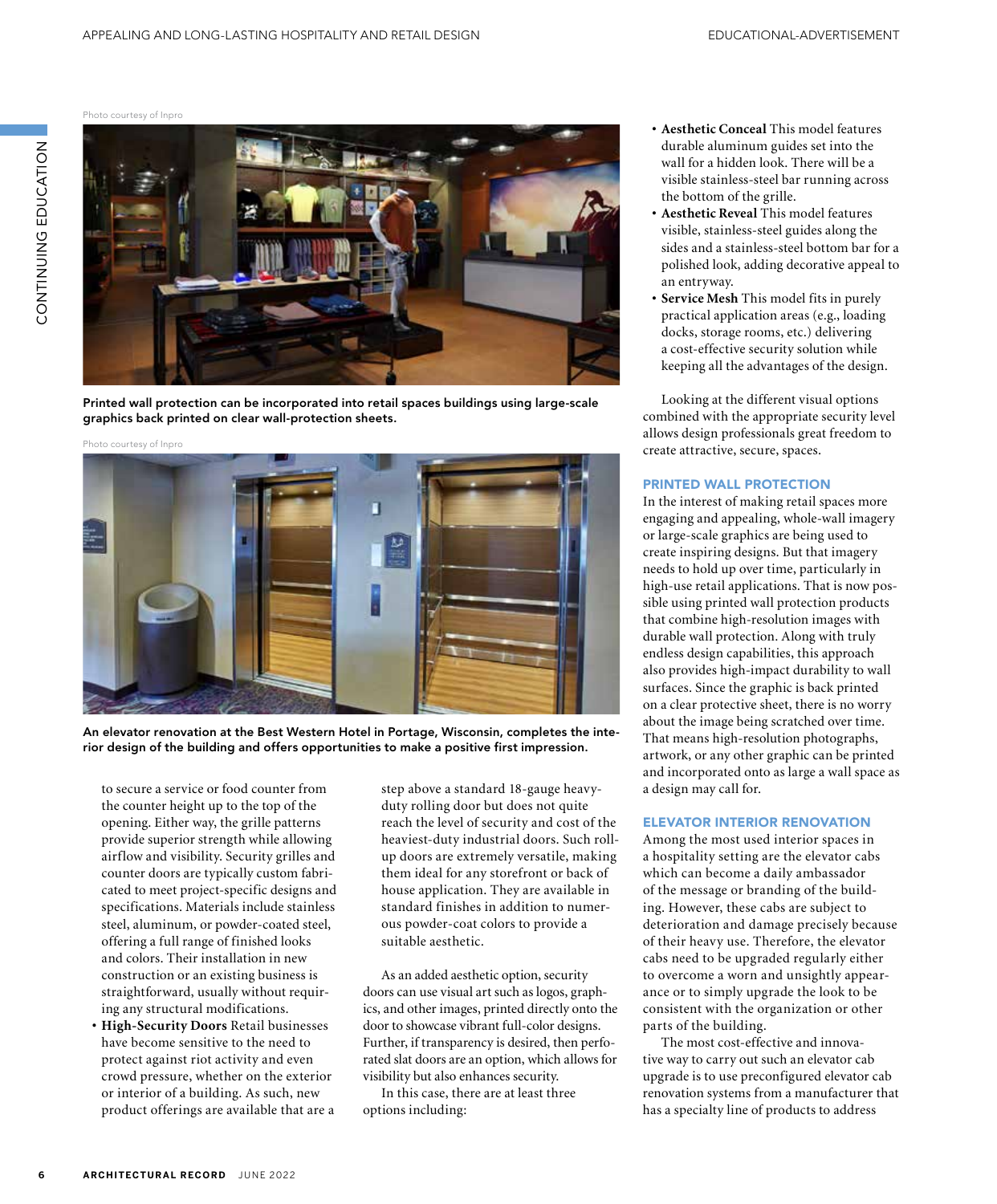these needs. This system can include any or all the following elements.

- **• New Panels:** The elevator panels that line the walls are what primarily make up the appearance of the cab. These panels also typically take quite a beating - from luggage carts, suitcases, service work, etc. Replacement panels can be made of durable and rugged materials, with the appearance of wood, metal, stone, or custom choices.
- **• New ceilings and lighting:** Elevator ceilings come in many different styles and can be selected to suit an overall design concept. Lighting in elevator cabs can be chosen from among common lamping options such as halogen, incandescent, fluorescent, or energy-efficient LED.



Pendant style lighting can be arranged in clusters or along a linear system, with varied lamps and globes to create different lighting conditions.

Keep in mind that people tend to be more comfortable in a well-lit interior, so combining a brighter ceiling with increased lighting output can help people

#### Photo courtesy of Louis Poulsen

# LIGHTING DESIGN IN PROJECTS

The design of pendant style lighting requires attention to the light distribution and the elements of the fixture.

When designing with electrical lighting, it can be useful to hear directly from the companies that manufacture and create the fixtures being used. For example, designers may choose to use pendant lighting systems in a particular hospitality or retail project. They may be seeking to direct most of the light downward onto tables underneath the installation, where it's needed. At the same time, an opening on the top of each pendant can give out some light to illuminate the ceiling, thus creating a warm ambiance and highlighting the architecture of the space.

Lighting designer Lars Larsen of Kilo Design reflects on the creation of a pendant style lighting fixture system that is intended to provide this dual lighting capability. "The design was inspired by the iconic pendants that are suspended within the system. The system's structures and transitions take cues from the design language of the manufacturer. It was very important for us to create a system that would complement and feel familiar when used together with the pendants."

The other aspect of the lighting fixture design is the ability for architects or others to arrange and customize the final installation. "Flexibility has been crucial in the design to enable users to create their own clusters or settings. It's all about the lamps and we've tried to create a framework for the pendants that's basically an enabler for

feel more relaxed inside not to mention creating a newer and cleaner look.

Photo courtesy of Louis Poulsen

**• New Handrails:** Handrails in elevators get attention for ADA or accessibility code requirements but they also provide stability for users (i.e., something to grasp) while the elevator stops and starts. This is particularly true for elderly, disabled, or injured people who need help to reduce the risk of a fall. Beyond the people aspect of handrails, they provide a means for a complete look to the cab and can act as a wall guard, too.

Paying attention to both the appearance and durability of elevator cabs can clearly pay off in terms of creating successful, innovative interiors.

#### APPEALING ELECTRICAL LIGHTING

The attraction of interior spaces is directly influenced by the lighting within those spaces. When natural daylighting isn't available, either because of time of day or the location of a space within the building, then electrical lighting design becomes paramount not only for the utility of being able to see, but to create the total experience of the space. There are, of course, many different approaches that have been used in retail and hospitality settings, but we will focus here on a Scandinavian concept that is based on creating an "island of light" that can be indirect, soft, and inviting.

One way to achieve this type of lighting is to use pendant style fixtures. This approach is quite versatile with different types, sizes, colors, and shapes of pendant fixtures that can hang down in a variety of ways. It can also be very versatile in the way that light is either diffused or directed onto adjacent walls, floors, tables, counters, etc. The net effect can be artistic unto itself in terms of the light fixture but also in terms of the lighting effects that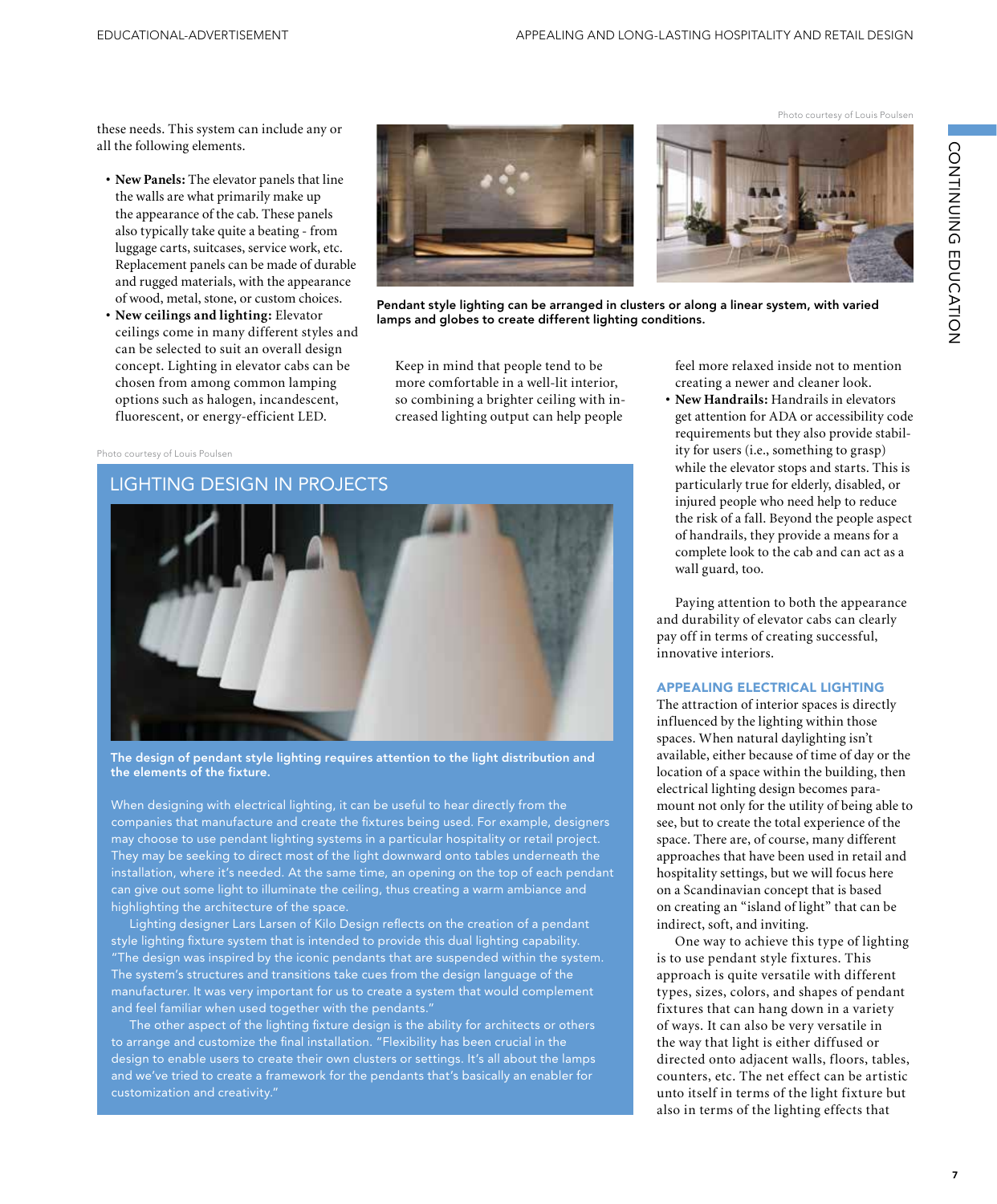Photo courtesy of Bradley Corporation



Consumer surveys in 2022 show that Americans are concerned about germs and hygiene, particularly in retail and hospitality settings.

are possible. This technique can also save on the amount of energy used by directing light to where it's needed instead of adopting a lighting solution of high ceiling lights, illuminating the whole space with one layer of lighting.

There are two common approaches when this type of pendant lighting is used in hospitality and retail projects.

- **• Cluster Pendants** The arrangement of pendant fixtures into a pattern or a cluster provides the opportunity to focus light where it's needed while the fixture can make its own statement. For example, clustering sphere-shaped glass fixtures that diffuse light can create a desired ambiance in the immediate surrounding areas. This can help accent a particular space and draw people in to gather or for some other experience. Fixtures of this type can provide uniform, general, and diffuse illumination, with the quality of the glass ensuring that the fixture is evenly lit. In some cases, an opening at the bottom of the glass sphere can produce downward directed light which can create multiple pools of light on a surface below.
- **• Linear Pendants** When people gather around a table for eating, drinking, or just socializing, pendant light fixtures can be used to create some very deliberate lighting effects. For example, a linear arrangement of conical-shaped fixtures with a matte, white-painted inside helps assure even distribution of a soft,

comfortable downlight across a table. If there is an opening at the top of the fixture, that can provide decorative illumination of the pendant support above or general ambient lighting. The linear pendant support itself ensures that the fixture retains the full expression of its visual shape, both when illuminated and when switched off. Overall, as evening approaches, the diverse, task-focused lights work together to illuminate their designated spaces.

Combining the artistic aspects of pendant lighting fixtures with their diverse lighting capabilities offers designers a vibrant tool for restaurants, hotels, and other spaces.

#### 3. RESTROOM DESIGN DESIGNING FOR HYGIENE

Providing attentive restroom design in hospitality and retail environments provides several benefits to facility stakeholders, including guests, staff, and businesses. Those benefits range from infection control/hygiene, restroom functionality, long-term durability, improved maintenance, elevated aesthetics, consumer satisfaction, greater user privacy, and business return on investment.

Restrooms and plumbing systems in retail and hospitality businesses have rarely been under as much scrutiny as they are right now. Management might expect more inquiries from patrons leery of infection prevention measures in restrooms. With that in mind, there are several things that designers should

#### be aware of including the following.

#### Consumer Concerns

Ongoing industry surveys about customer/ guest germ concerns, public restroom usage, and handwashing habits indicate that the recent pandemic has greatly impacted the perceptions – and reputations – of hospitality venues and retailers. The most recent survey, conducted in January 2022, revealed that almost 80 percent of Americans continue to be in an elevated state of germ consciousness, triggered by the coronavirus. Also, certain types of facilities cause more trepidation about coming into contact with germs. In fact, Americans are most concerned about germs in retail/stores (50 percent), medical facilities (39 percent), restaurants (34 percent), and gas stations (28 percent).

Surveys also indicate that Americans are willing to put their money behind restroom cleanliness. Almost 60 percent say they are likely to spend more cash at a business with clean, well-maintained restrooms. Another 58 percent say when out running errands, they'll take restroom breaks at a business they know has "good" restrooms. Men are especially likely to show preferential treatment based on restroom appearances, as are Millennials and Gen Xers.

Conversely, there is a business blowback from retail and hospitality restrooms that are unclean or in disarray. Surveys indicate that 51 percent of Americans say an unpleasant public restroom at a business shows poor management, up from 39 percent in 2021. Close to 60 percent of respondents will leave the business immediately or unlikely to return after encountering an unpleasant restroom.

High Demand for Touchless Technology One recognized means to help address some of the consumer concerns related to hygiene and convenience is the use touchless bathroom fixtures – fixtures that use sensors to turn water, soap, or hand drying on instead of using our hands to do it. Touchless benefits like minimizing germs, cleanliness, user convenience, and ease of maintenance have always resonated with people. But the coronavirus pandemic accelerated demand for touchless technology fixtures, making them the new gold standard in restrooms. Not only do they eliminate a possible point of germ transfer, but they are also easier to keep clean, maintain, and service than manually activated fixtures.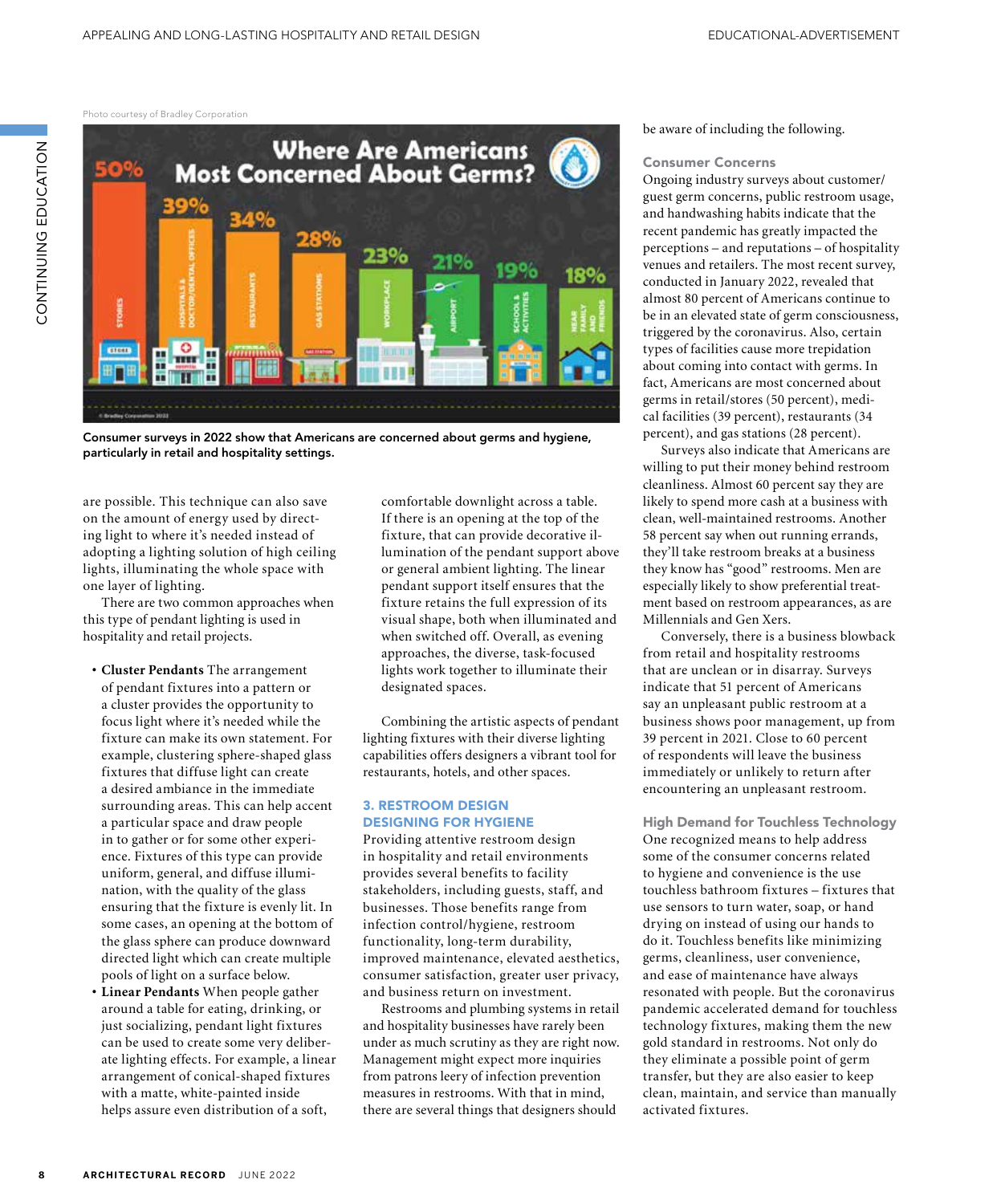Survey results from 2022 showed that Americans view touch-free technology as the number one feature that makes them feel safer from germs in restrooms. A whopping 84 percent of American adults think it's important that commercial restrooms be equipped with touchless fixtures. Further, 63 percent say they are more likely to return to a business that offers no-touch capabilities in its restrooms. The top most important touchless restroom features are faucets, soap dispensers, flushers, and restroom entrance doors.

Good restroom design has clearly evolved to include the use of touchless technology in restaurants, hotels, stores, and similar facilities with many architects and designers expecting to see an increase in demands from clients for touchless fixtures.

#### IMPROVED TOILET INSTALLATIONS

It is clear that sanitation, safety, and sustainability have become and will remain important considerations for guests and clients alike for hospitality and retail design,



The use of in-wall toilet systems improves the overall aesthetic of retail and hospitality restrooms and also brings notable performance benefits.

especially regarding the facilities' restrooms. Meeting those objectives includes maintaining control over the amount of water used in public restrooms and hotel rooms. According to the U.S. Environmental Protection Agency (EPA), 15 percent of the water used in commercial buildings comes from hotels and other lodging facilities. They further point out that the highest percentage (30 percent) of that use comes from domestic and restroom use.

#### Photo courtesy of Bradley Corporation

### TOUCH-FREE FIXTURES IN PROJECTS





Touchless fixtures in restrooms are available in different styles and types that help with user satisfaction and operational cleanliness.

The design of restrooms that use touchless technology requires an understanding of the available products and options. It is worth noting first that, as the demand for touchless fixtures has increased, the mechanical components used in sensored systems has been greatly improved. While some older touchless models include sensors that deliver spotty soap and water activations, current designs incorporate advanced sensing technology ensuring continuous and reliable washing.

As for washroom cleanliness and safety, new all-in-one hand-washing fixtures are available that incorporate water faucet, soap dispenser, and hand dryer all in one fixture directly at the wash basin. Such all-in-one fixtures are designed to better contain water inside the handwashing basin to keep water from dripping from hands of the user onto walls and floors, which can breed bacteria and cause slips and falls. In response to health protocols, new washbasin designs with increased space between the handwashing areas allow for social distancing while washing hands. Complement touchless fixtures in restrooms with resilient, smooth, and nonporous materials with seamless construction like solid surface and natural quartz, which help prevent bacteria or mold accumulation and growth.

Based on these data, one common design goal in restrooms is to control the amount of water used. This is particularly true for flushable toilets where the design of the flow mechanism and the controls that actuate it are critical. Traditionally, floor-mounted toilets with a manual flush have been the norm in many retail establishments and hospitality facilities. However, wall-hung toilets and touchless flush pates are becoming the new standards since they offer superior features in both performance and design. In particular, those that use in-wall tanks concealed from view and user access provide improved water flow control with cleaner looks, quieter operation, and the potential for cleaner restrooms in general. Some of the notable attributes of this approach are as follows:

- **• In-Wall Design** While some may think that a high-performance toilet solution needs to look clinical or austere, the reality is that there are contemporary design alternatives. To accommodate a range of different project types, there are multiple options to bring a design vision to life. Beyond these aesthetic benefits, there are also clear space savings achieved by recessing the toilet tank system into the wall, allowing for more usable space in restrooms in many cases. By hiding the tank and plumbing components in the wall, designers can lift the toilet off the floor to increase accessibility. This design also frees up more space within the bathroom by moving the toilet tank and flush and fill valves inside the wall.
- **• In-Wall Performance** In addition to better water control that is available from dual flush actuators, in-wall systems are a reliable and high-quality solution for designing contemporary bathrooms that meet the demands of all involved. Overall, sanitation and safety are achieved by having less of the toilet system exposed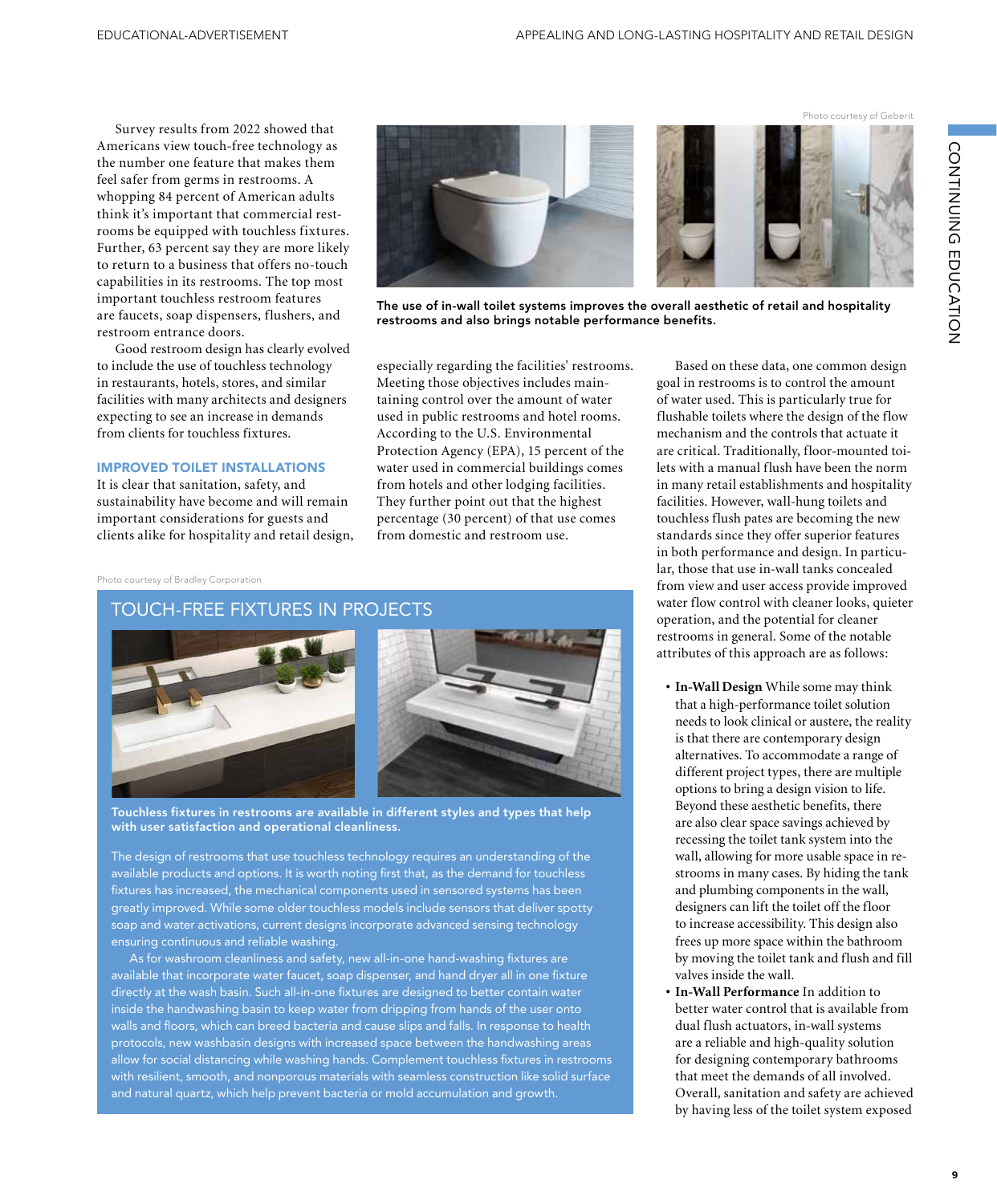Photo courtesy of ASI Group

ZOI-YUJQI UZIJZI-IZOU

CONTINUING EDUCATION



The coordinated selection of materials and finishes in restrooms, including the toilet stalls, can add a level of design excellence and elegance.

and the bowl raised up from the floor. This adds to the comfort and convenience for users as well as ease of cleaning for janitorial crews. In terms of maintenance, all working parts remain easily accessible, although the high reliability of this type of unit reduces the need for maintenance crews to access it in the first place. The support frame is based on solid steel construction with a seamless, one-piece tank made of durable, leak-free, highdensity polyethylene. Units are typically tested and proven to support up to 880 lbs. (400 kg) without deforming the frame or the wall.

**• Flushing Options** Installing special flush plate and button designs facilitate hands-free or light-touch flushing. These options make the toilet easy to operate and help keep the bathroom space cleaner and more sanitary than is possible with a standard toilet with a flush lever.

Designers striving to better serve hospitality and retail guests with accessible bathroom design now have many options to do just that. By taking advantage of in-wall toilet design, touch-free technology, and adjustable fixtures, designers can deliver beautiful, functional, and accessible bathrooms to those clients.

#### ELEGANT SPECIALTIES

While the square footage used by restrooms in hospitality and retail settings are not thought of as "revenue generating," they go a long way in aiding or detracting from the intended experience of the establishment,

building loyalty, aiding in customer retention, improving word-of-mouth marketing, and attracting new customers. At the big picture level, all of these factors do in fact generate revenue and even margins. Leon Shakeshaft, architect and partner, Arthur Gibney & Partners, Dublin, Ireland, has reinforced this, observing, "Last year, I had the pleasure of having a private tour of one of New York's landmark office buildings. As I appreciated the architecture and the thought that went into the details of the building, I found a lack of harmony between the design choices in the bathrooms when compared to the rest of the building. At our firm, we recognize that all things being equal, the quality of bathrooms can be the differentiating factor when our clients seek to attract tenants. Good bathroom design does not have to cost more, but it pays great dividends."

Inherent in the total design of a restroom, is attention to all the details of the materials used, the type and location of accessories, and the overall interior design scheme. In order to create a complete, coordinated effect, it is important for an architect to have different material product choices from the same building product manufacturer so that they can have a full palette of products to create their design. Such an integrated design of products means they more easily work in concert with the architect's overall design intent by either blending in our standing out. The resulting look created in restrooms can thus exude a sense of high-end luxury, without a luxury price. More importantly,

a coordinated, elegant design speaks to how much the establishment cares about its customers beyond the revenue they bring in.

One place this difference can be seen is in the products used for toilet stall partitions. Taller partitions with increased privacy and removal of sight lines offers a more appealing situation for many users. Similarly, a variety of materials can be used, such as phenolic partitions, which offer a variety of colors and patterns creating an enhanced, more elegant look, or metal partitions with integrated privacy systems built into them.

Cyrus Boatwalla of ASI Group has observed the trends in design and notes that, "A disconnect exists, at times, between how well a bathroom is designed when juxtaposed against the amazing structural designs, building envelopes, and curated appointments that are synonymous with modern buildings. The more beautifully a building is designed, if there is a lack of connection between the quality of materials and design elements in the washroom, it stands out even more. This can and will take away from the impact that the designers of the building intended to create. With a little more thought and assistance from manufacturers of washroom products, building owners can have access to a variety of choices that can connect those spaces and help them complete the intended impact."

#### **CONCLUSION**

Retail and hospitality buildings are perceived by customers, business owners, and the public based on how well they are designed. Architects who pay attention to the details of the key areas of the exterior, interior, and restrooms can create the most well-received designs that will have building owners seeking them out for repeat work.

Continues at ce.architecturalrecord.com

Peter J. Arsenault, FAIA, NCARB, LEED AP is a nationally known architect, consultant, continuing education presenter, and a prolific author advancing building performance through better design. www.pjaarch.com www.linkedin.com/in/pjaarch













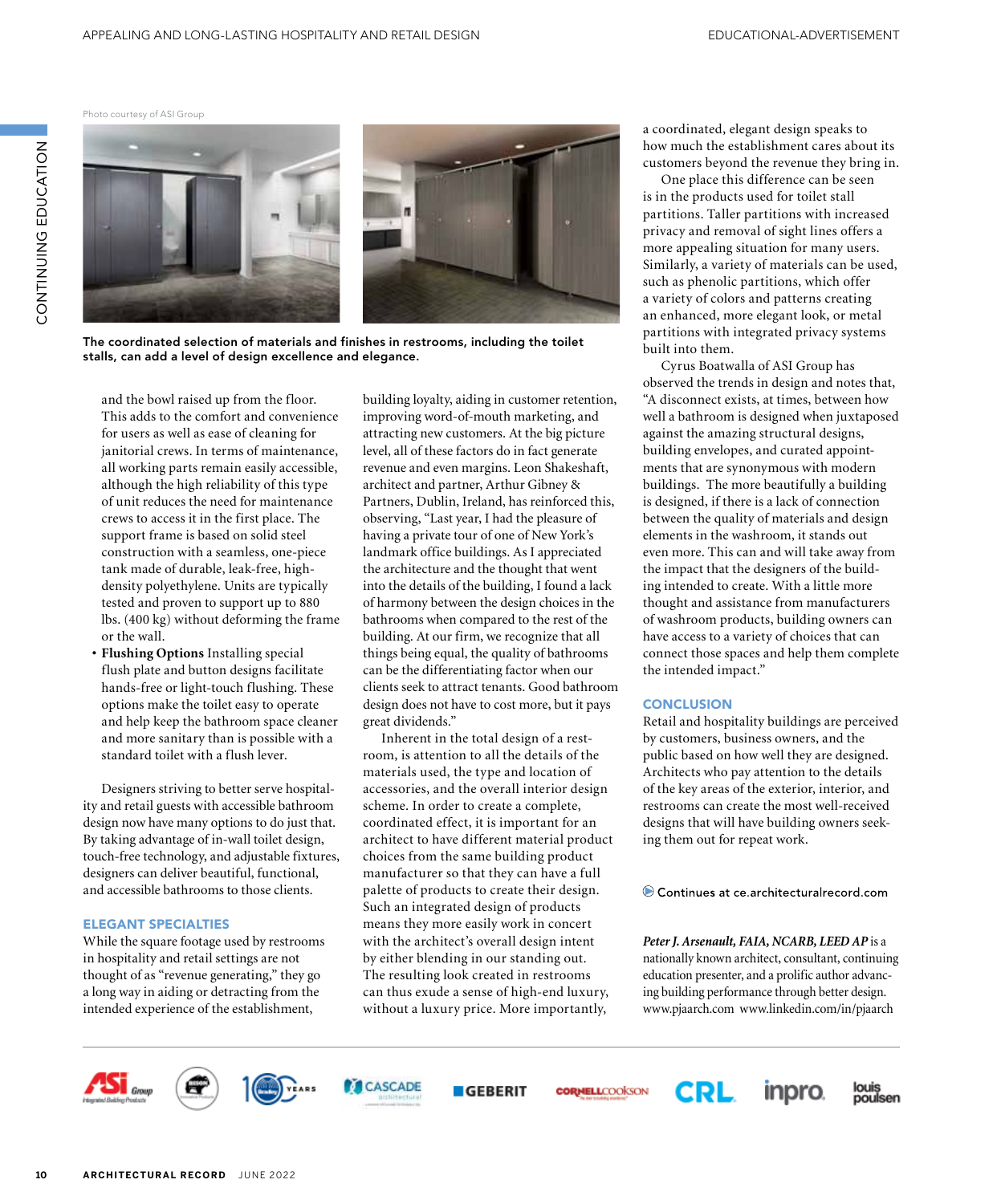Photo courtesy of Geberit

# RESTROOM PROJECT EXAMPLE 1



Project: Hotel Julian **Location:** Chicago, Illinois Design: Gettys Group

The Project: The 218-room, 17-story Hotel Julian is located on Chicago's high-profile Michigan Avenue. Though only 50 feet wide, the hotel has a monumental street presence, bringing a new brand of chic boutique luxury to what was once a dilapidated bank building.

The Renovation Challenge: The Atlantic Bank Building, originally constructed in 1912, sat vacant for years and the interior was in

poor condition. "We needed to utilize maximum space in each room to accommodate the modern conveniences demanded by hotel guests," says Nawar Telche, director of engineering, Hotel Julian. "This included making the restrooms comfortable and as large as possible. We also needed a toilet for our guests that flushed quietly, in a way that a floor-mounted, exposed-tank toilet may not be able to."

The Solution: The Hotel Julian met the challenges of bathroom space, style, luxury, and water savings by installing over 218 in-wall toilet systems with dual-flush actuators and matching white wallhung toilets. The designers chose the system because of its watersaving quiet flush, easy installation, and concealment in the hotel's new 2x6 walls.

With the sanitary technology hidden, the bathroom looks spacious, with a modern, high-end finish. The in-wall systems help increase bathroom hygiene by greatly simplifying cleaning. Concealed tanks and wall-hung toilets have fewer edges, joints, and corners and an open floor space when the toilet is kept off the floor so dirt and bacteria can't hide.

The Results: The narrow, yet luxurious, Hotel Julian, named for the patron saint of travelers, is now an architectural highlight, one of the gems of the Millennium Park area near Chicago's world-famous Michigan Avenue.

Photo courtesy of ASI Group

# RESTROOM PROJECT EXAMPLE 2



Project: Hotel X Location: Toronto, Ontario, Canada Architect: Stephen B. Jacobs Group P.C.

The Project: Hotel X Toronto was designed by Stephen B. Jacobs Group P.C. to embrace all the wonderful flavors of the globe. "It was imperative that every aspect of Hotel X contribute to providing guests with an unparalleled hospitality experience," said Stephen

B. Jacobs, FAIA, president and founder of Stephen B. Jacobs Group P.C. Every detail was carefully selected to offer guests a modern, luxurious experience that encapsulates authentic hospitality and embraces the hotel's historic and iconic location on 192 acres of city parkland in the heart of Toronto's Exhibition Grounds.

The Washroom Design: "To convey our design inspiration within the hotel's washrooms, we envisioned an elegant European look that ensured as much privacy as it did design impact. Working together with the manufacturer, we created a completely unique design that is atypical in North America," said Jacobs.

Hotel X's sophisticated washrooms showcase luxury, with deep partitions surrounded by towering solid surface doors, panels, and pilasters that extend from within inches above the floor to nearly touching the ceiling. The panels, doors, and pilasters, made from 13 millimeter phenolic, and robust aluminum headrails (powder coated in black) provide durability to the elegant structure. Hardware and pedestals made from stainless steel stand out just enough to add the right touch of flair.

The Results: The stunning washrooms complement the upscale, tailored design of Hotel X, welcoming discerning guests to the bespoke experience of sophisticated luxury.